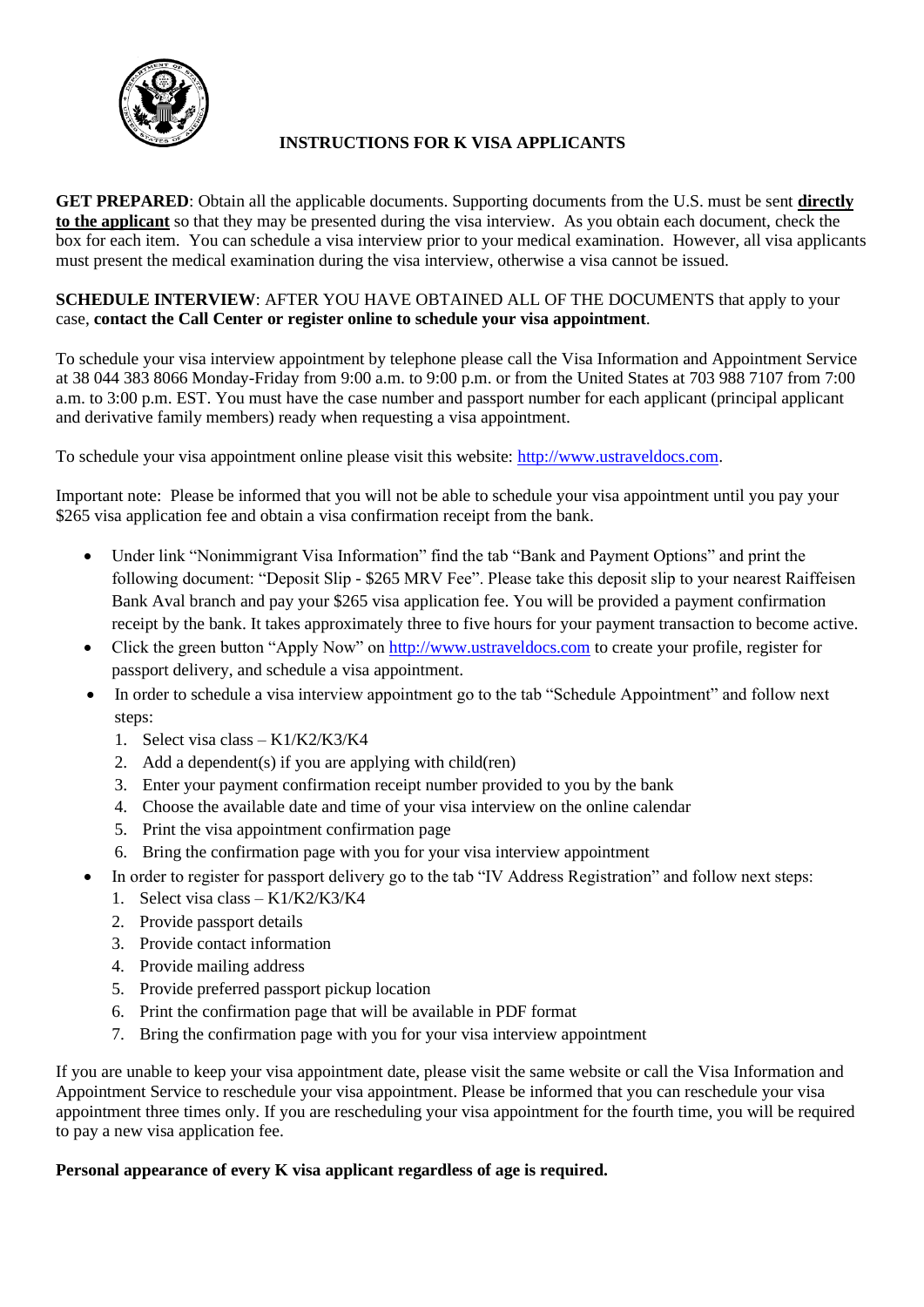**CANCEL INTERVIEW**: **To cancel your visa appointment**, you need to call the call center with a request to do so and reschedule for another date.

**REPORT CHANGE:** It is applicant's responsibility to report a CHANGE OF ADDRESS, mistakes in spelling of given name or last name, or change in applicant's situation such as marriage, death of petitioner, or birth of children. If you are aware of any discrepancies in the spelling of applicant's names or dates of birth, or in cases when not all of the applicant's previous last names were included in the petition at the time of filing, please notify the Consular Section. It is the responsibility of both the petitioner and the beneficiary to keep the Consular Section informed. Failure to do so prior to the visa interview will lead to a delay in visa processing. The corrections should be e-mailed to us [\(KyivIV@state.gov\)](mailto:ivkiev@state.gov). **Please do not send any documents to the Consular Section in Kyiv.**

**TRANSLATIONS:** Documents in English, Ukrainian or Russian do not need to be translated. When you arrive for the interview, you MUST present all the original documents accompanied by an English translation, which is produced by a certified translator, only if the document is not in English, Ukrainian or Russian. After the interview, all originals except the medical examination report will be returned to you. The consular officer has the right to request translation of any submitted document.

**PASSPORTS BY COURIER:** Prior to your appointment date, you must visit [http://www.ustraveldocs.com](http://www.ustraveldocs.com/) or call the Visa Information and Appointment Service at 38 044 383 8066 Monday-Friday from 9:00 a.m. to 9:00 p.m. or from the United States at 703 988 7107 from 7:00 a.m. to 3:00 p.m. EST and follow the steps to register at which TMM courier service location you would like to pick up your visa.

The registration for TMM pick up location is required for every applicant including children. You must have the Passport Number, Date of Birth, Nationality, KEV case number, your e-mail address and visa category **for each applicant** (principal applicant and all family members, including children) ready in order to complete the registration. If you register online, after entering your information you will be prompted to select a TMM location to which you would like to have your visa delivered. Please make sure that you print out your confirmation letter and bring it with you to the visa appointment. If you register through the Call Center, you will receive a confirmation of TMM courier selection by e-mail. You must print it out and bring it with you for your appointment. The U.S. Embassy will not be able to process your visa application until you make a selection of a TMM destination where the visa can be delivered. Passports are delivered free of charge to designated TMM locations, premium delivery to a specified address requires paying a separate delivery fee determined by the TMM company. Please make sure that you register **before** you come to the Embassy, otherwise your appointment may have to be rescheduled.

## **DOCUMENT CHECKLIST:**

**1. PASSPORTS**: A passport must be valid for travel to the United States and must have at least six months' validity (8 months' for immigrant visas) beyond the planned date of travel to the U.S.

**NOTE: CHILDREN WHO HAVE THEIR VISAS IN THEIR PARENTS' PASSPORTS,** can only travel with the parent who also has a valid U.S. visa.

**CHILDREN WITH U.S. VISAS IN THEIR OWN TRAVEL DOCUMENTS,** can travel to the United States on their own.

**2. BIRTH CERTIFICATES**: You must submit an original of birth certificate for **each person** named in the petition and who is applying for a visa. Birth certificates must be presented for all unmarried children under 21 years old. The certificate must state the date and place of birth and the names of both parents. The certificate must also indicate that it is an extract from official records. If you or any children were adopted, you must submit the final adoption decree. **SINGLE/DIVORCED/WIDOWED AND MARRIED APPLICANTS WITH CHILDREN FROM PREVIOUS MARRIAGES** will be questioned about child's custody status and should come prepared to discuss the issue and provide any related documents they may have. The Ukrainian government has certain requirements for children traveling outside Ukraine. You may contact the government of Ukraine to find out more about the requirements applicable to your specific situation.

**3. POLICE CERTIFICATES**: Applicants aged 16 years and older must submit a police certificate from the country of nationality and the country of residence at the time of visa application, if the applicant has resided there for six months or more. (For example, an 18 year old Russian citizen residing in Ukraine must present a police certificate both from Russia and Ukraine). Police Certificates from Ukraine should be "FULL" («ПОВНА»), not "SHORT" («СКОРОЧЕНА»).

Fiancée visa applicants must present a police certificate from all countries where they resided for 6 months or more after the age of 16, including the republics of the former USSR.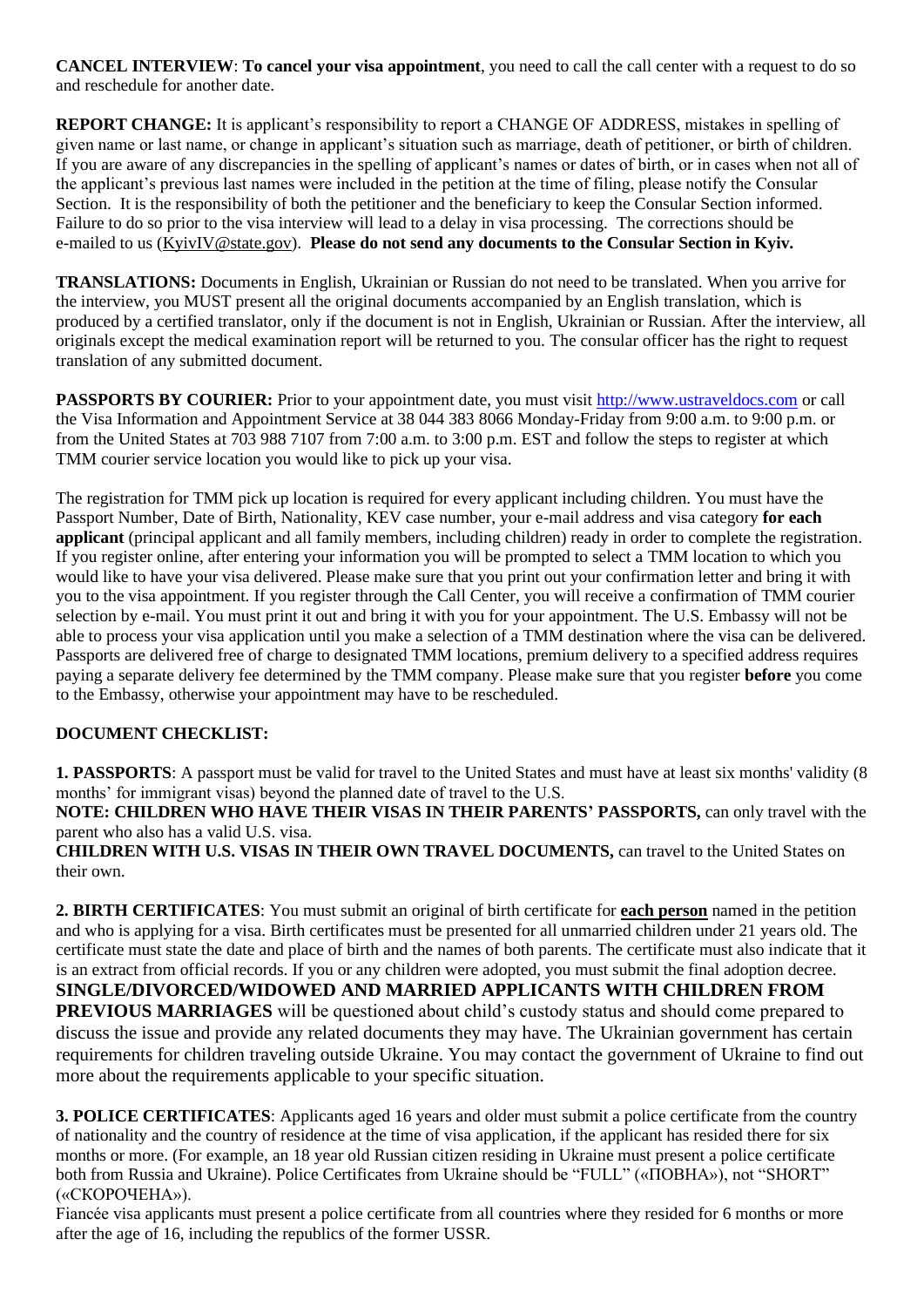A police certificate must also be obtained from the police authorities of any place where the applicant has been arrested for any reason, regardless of how long he or she lived there. Police certificates must cover the entire period of the applicant's residence in any area. A certificate issued by the police authorities where the applicant now resides must be of recent date when presented to the consular officer. The term "police certificate" as used in this paragraph means a certification by appropriate police authorities stating what their records show concerning each applicant, including all arrests, the reasons for the arrests, and the disposition of each case of which there is a record. In Ukraine the certificate **must be obtained in the oblast centers** from the Departments of Information Technology at the Ministry of Internal Affairs, or in the [local MIA service centers.](http://hsc.gov.ua/kontakti/kontakti-gsts-pidrozdiliv/) The police certificate is valid for ONE YEAR. All police records issued for visa applicants who have changed their names need to bear all the names applicants have used. These include maiden names and names from previous marriages. If the name was obtained through means other than marriage or divorce, it should be listed on the police certificate as well. Certificates issued solely under the applicant's current name will not be accepted.

NOTE: Police certificates from certain countries are considered unobtainable. To check the availability of police certificates in other countries, please go to [http://www.travel.state.gov](http://www.travel.state.gov/). The information is located under VISAS – FEES AND RECIPROCITY TABLES link.

**4. MILITARY RECORDS**: A military record, if applicable and obtainable, is required.

**5. PHOTOGRAPHS**: Two photographs for each applicant regardless of age (including children) with light background, size 50x50 mm, are required (the photos cannot be more than 6 months old). No head covering or glasses may be worn. Photos should be trimmed and signed (last name and given name on the backside of each photo).

**6. EVIDENCE OF SUPPORT:** Any evidence **from your American spouse/fiancé(e)** which will show the consular officer that you and members of your family who will accompany you will not become public charges while in the United States. Documentation regarding financial support can be in any form – preferably one year of IRS tax transcript, W-2s, bank statements, earning statements, letters from employers. **PRESENTING ONLY THE AFFIDAVIT OF SUPPORT I-134 FORM IS NOT SUFFICIENT**. **The I-864 form is not required for a fiancé(e) visa.**

**7. MARRIAGE CERTIFICATES**: Previously married persons are required to present their marriage certificate or change of name certificates if they no longer have their marriage certificates. **If the marriage certificate from the previous marriage has been submitted to the registrar's office at the time of divorce, a change of name certificate must be obtained from the registrar's office (RAGS).**

**8. CHANGE OF NAME CERTIFICATES:** If the change of surname/name occurred not through the marriage, the change of name document must be provided.

**9. DIVORCE/DEATH CERTIFICATES**: Divorce certificate as a proof of the termination of any previous marriage must also be submitted. If the spouse is deceased, a death certificate should be submitted. Divorce certificates must be obtained at the local registrar's office (RAGS). Court decrees terminating marriage are acceptable only if issued in Ukraine after July 27, 2010.

**10. PROOF OF RELATIONSHIP:** Letters, e-mails, photos, phone bills, skype logs. Electronic media is not acceptable.

**11. MEDICAL EXAMINATION:** All visa applicants must have medical examinations at the time of the interview. See attached medical examination requirements. The applicants for K visas are not required to submit proof of vaccinations (vaccinations will be required when you adjust your status to LPR while in the U.S.). Therefore applicants may wish to consider carrying their vaccination records with them to the United States to facilitate this process.

**12. APPLICATION FORM**: Before the interview, fiancée visa applicants and dependents must submit DS-160, Online Nonimmigrant Visa Application, found a[t https://ceac.state.gov/GenNIV/.](https://ceac.state.gov/GenNIV/) The DS-160 form should be filled out in English only. The printed confirmation page should be presented at the interview.

The following table will help you collect the necessary documents. **You only need to collect the documents applicable to your case** (i.e. if you have never been married before, you do not have to provide marriage and divorce certificates).